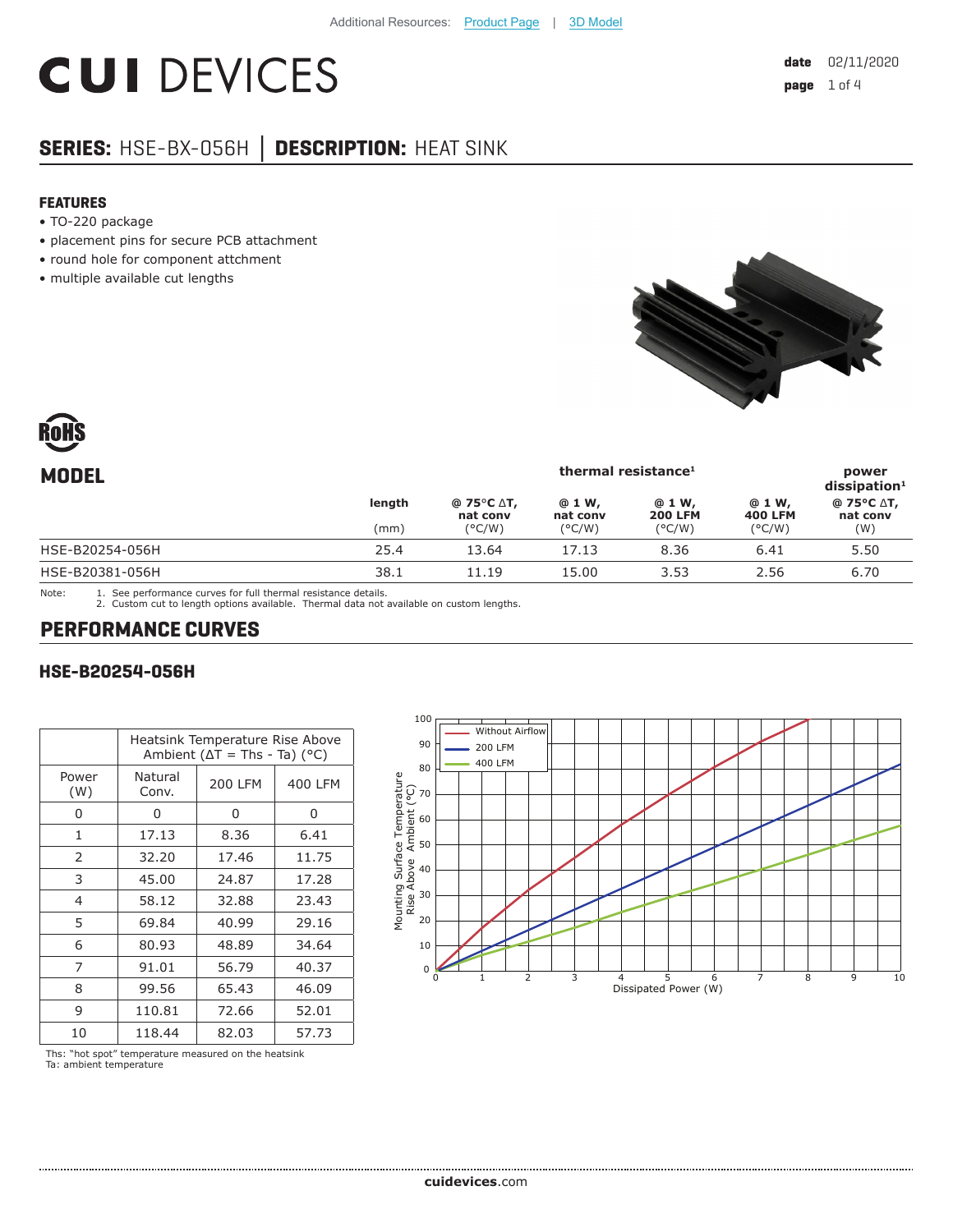# **PERFORMANCE CURVES (CONTINUED)**

### **HSE-B20381-056H**

|                | Heatsink Temperature Rise Above<br>Ambient ( $\Delta T$ = Ths - Ta) (°C) |         |         |  |
|----------------|--------------------------------------------------------------------------|---------|---------|--|
| Power<br>(W)   | Natural<br>Conv.                                                         | 200 LFM | 400 LFM |  |
| ი              | 0                                                                        | 0       | 0       |  |
| 1              | 15.00                                                                    | 3.53    | 2.56    |  |
| 2              | 27.32                                                                    | 7.15    | 5.23    |  |
| 3              | 38.89                                                                    | 10.82   | 7.90    |  |
| $\overline{4}$ | 49.63                                                                    | 14.38   | 10.72   |  |
| 5              | 59.72                                                                    | 17.90   | 13.32   |  |
| 6              | 69.31                                                                    | 21.80   | 16.03   |  |
| 7              | 77.53                                                                    | 25.42   | 18.80   |  |
| 8              | 87.53                                                                    | 28.89   | 21.65   |  |
| 9              | 95.75                                                                    | 32.68   | 24.48   |  |
| 10             | 104.38                                                                   | 36.30   | 27.29   |  |



Ths: "hot spot" temperature measured on the heatsink Ta: ambient temperature

.......................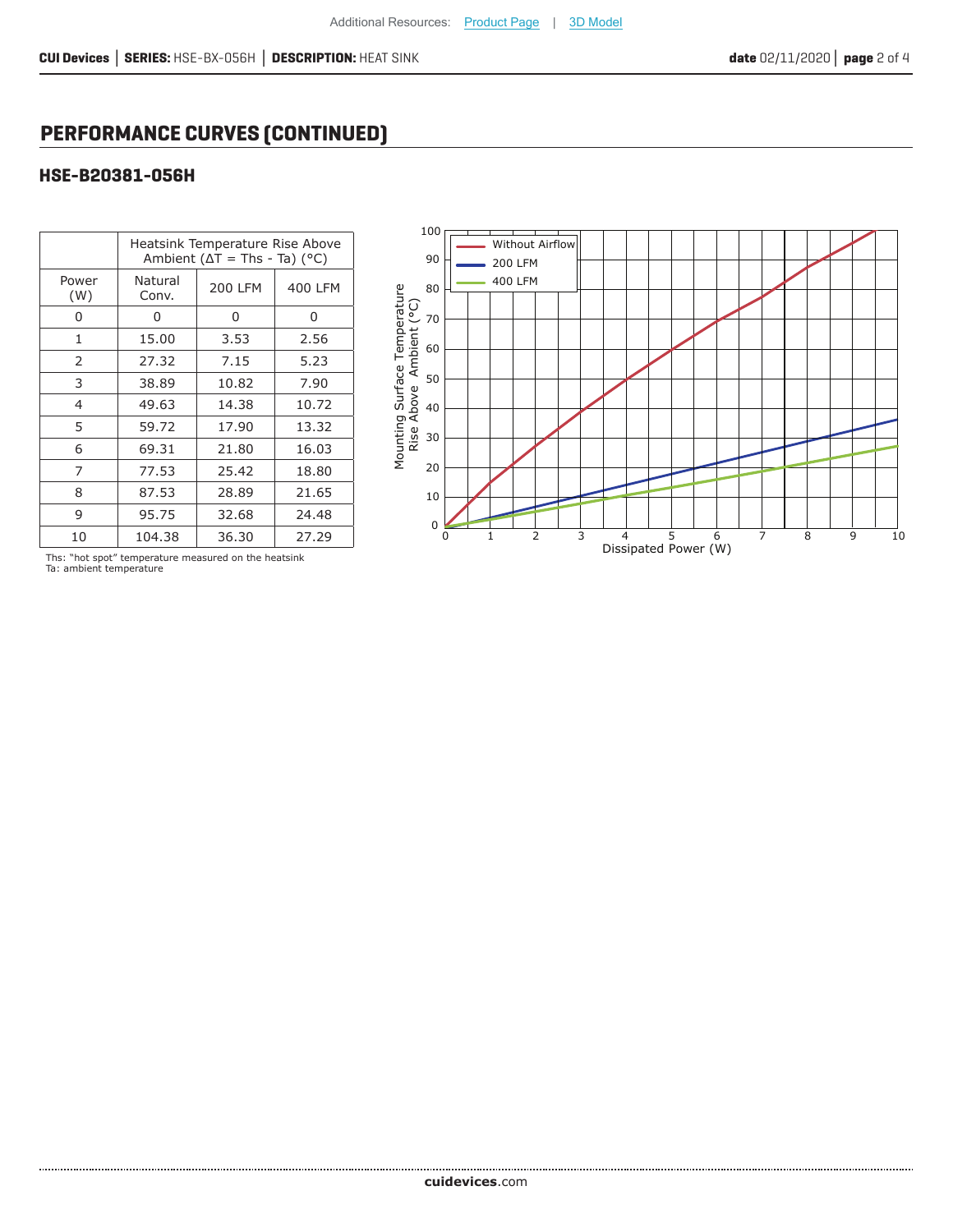# **MECHANICAL DRAWING**

units: mm  $t$ olerance:  $\pm 0.5$  mm

| MATFRIAI      | AL 6063-T5     |
|---------------|----------------|
| <b>FINISH</b> | black anodized |
| PIN MATFRIAL  | steel          |
| PIN PLATING   | tin            |





| MODEL NO.        | LENGTH, L<br>(mm) | <b>WEIGHT</b><br>(g) |
|------------------|-------------------|----------------------|
| HSE-B20254-056H* | 25.4              | 11.33                |
| HSE-B20381-056H  | 38.1              | 16.67                |